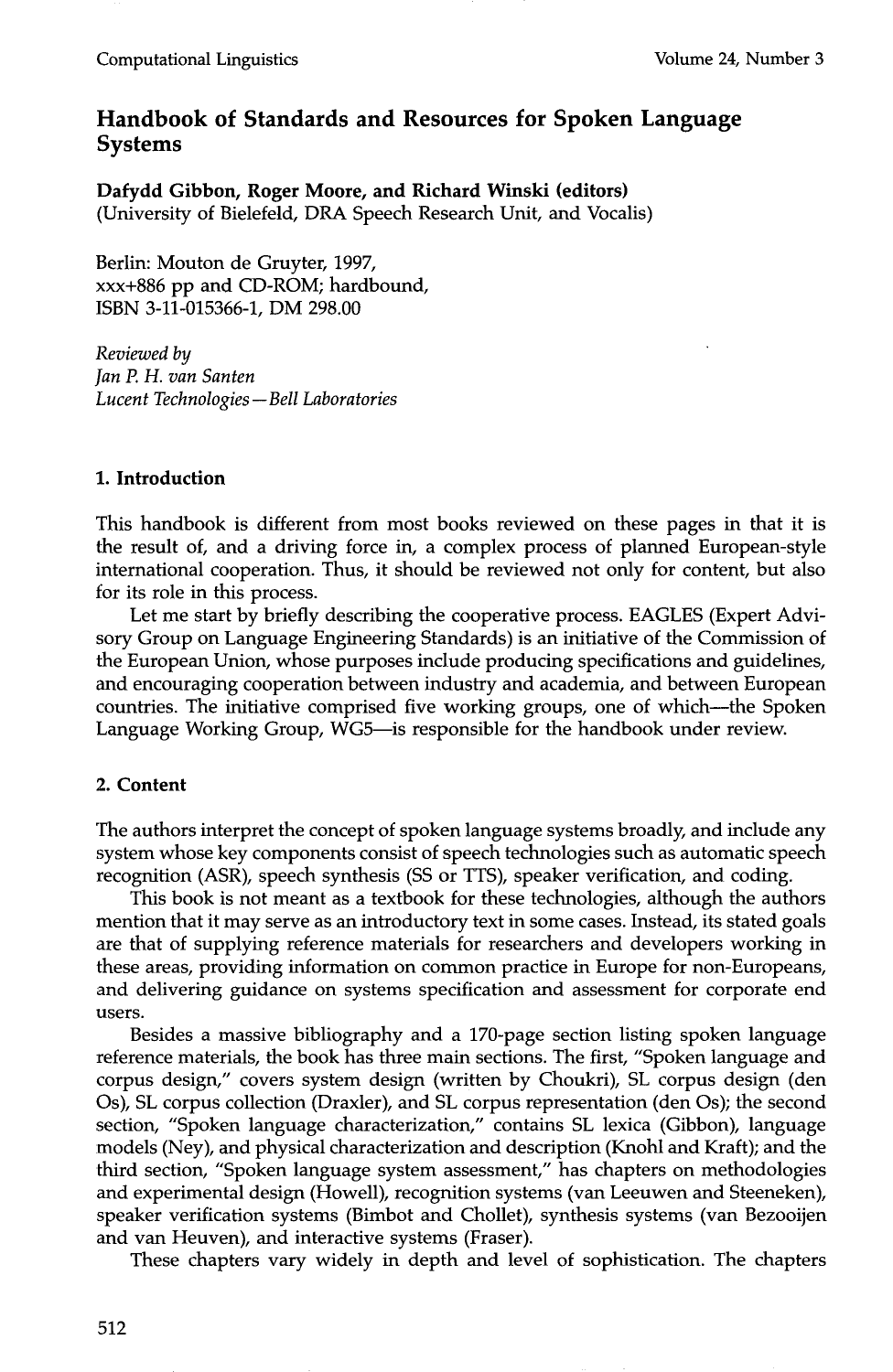by Ney and by Bimbot and Chollet are quite technical--and also quite good--but require the reader to almost be a specialist in their respective areas. On the other hand, the chapter by Howell on statistics and experimental design is at the level of a first statistics course for undergraduate psychology students. Because much assessment is multidimensional I would have liked to see more material on multivariate statistical inference, multidimensional scaling, and clustering. But the chapter is clearly written and well-organized.

The chapter by Ney on language modeling techniques for ASR raises the issue of why the book does not contain similar chapters on speech synthesis components. For example, a chapter on certain broad classes of text analysis such as morphological decomposition, pronunciation dictionaries, or sense disambiguation would not have been out of place.

An issue that I find insufficiently emphasized in the section on assessment is that of coverage and generalizability across applications and textual genres. In the case of ASR, the standard assessment procedure is to use the bulk of a corpus for training, and the remainder for tests. Since both test and training samples are drawn from the same corpus, and since most corpora have some degree of homogeneity (e.g., in terms of vocabulary, syntactic style, or topic) this means that good performance on test samples may be a poor predictor of performance on samples outside of the corpus. This raises issues about the relevance of such assessment results when a user wants to use a system in an application with textual materials different from those used in the assessment.

In the case of TTS assessment, with some notable exceptions, most evaluation procedures use a fixed, known, and generally small set of test items. Since many components of TTS systems can be easily fine-tuned, there is no reason why developers would not make sure that their system operates properly for some of these textual materials. The reason that TTS systems can be so easily fine-tuned is that several of their components are *list-like,* such as pronunciation dictionaries, concatenative units, and various types of rules (assuming interactions that are not too severe). With such components, one can alter a few items without having much effect on how the system processes other inputs. This contrasts with speech coding systems, where alterations in components generally affect performance on any input, not merely on the 150 most frequent Belgian surnames.

On balance, however, there is a wealth of material here that until now was not available in this convenient form. The editors should also be lauded for the book's overall organization; for one, I found the *recommendation* chapters in each section particularly helpful.

#### **3. Is Speech Technology Ready for a Handbook?**

This review would not be complete without discussing the state of speech technology itself. After all, the existence of a handbook may be taken to imply a certain level of maturity, and it is important to ask whether this level indeed has been reached and, if not, what harm there is in pretending it has been reached.

The candid truth about speech technology is that, whereas predictions of future computer hardware performance have been generally proven to be accurate or even pessimistic, predictions of progress in speech technology have been consistently too optimistic. For at least two decades, there has been a sliding five-year window within which speech technology would produce systems that understand us and talk with voices hard to distinguish from human speech. With few exceptions, current speech technologies work well only under conditions that are highly restrictive in terms of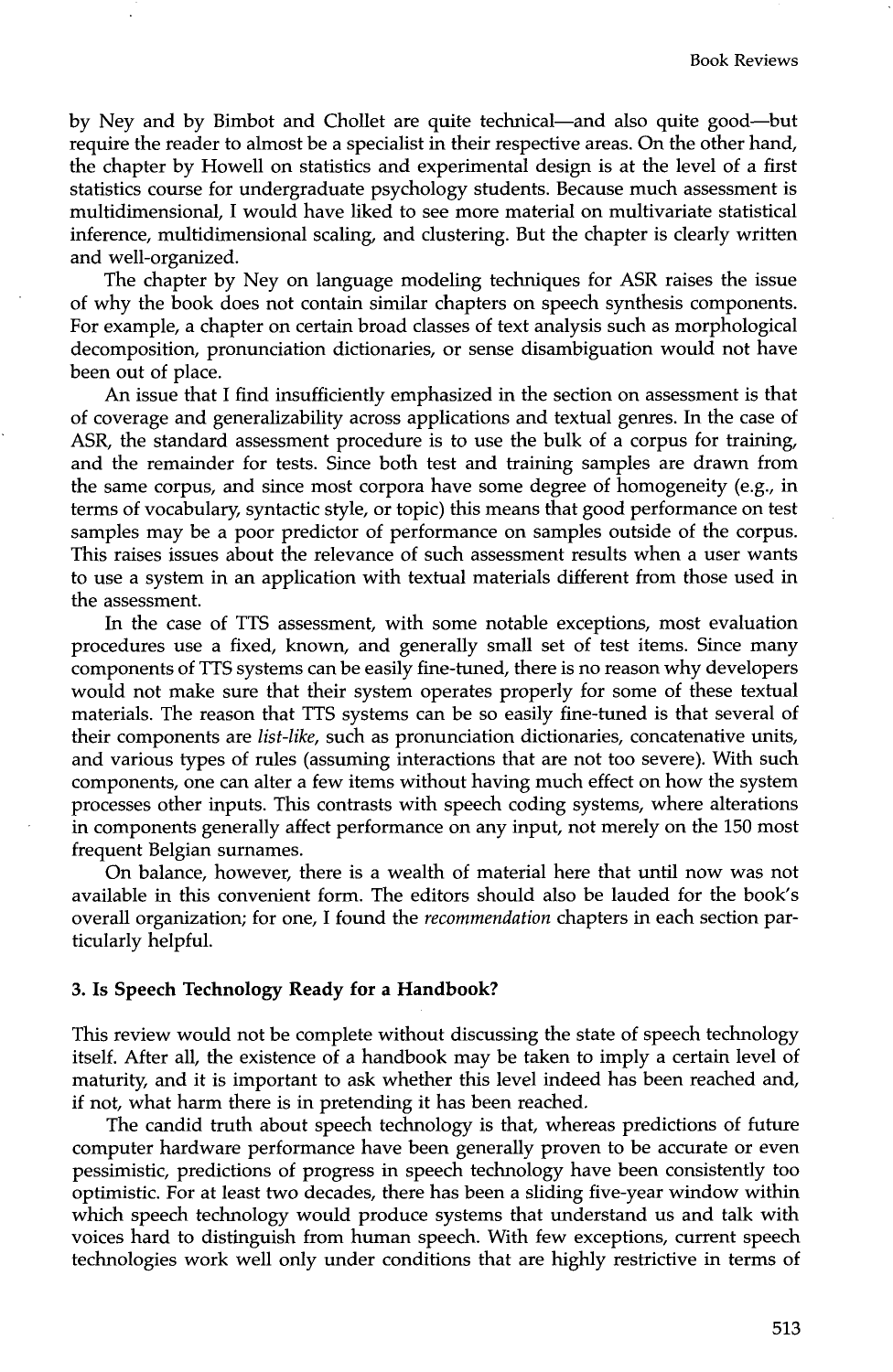domain, user, or both. For example, ASR systems that are currently sufficiently reliable to be used as more than a toy all lie on a curve between, on the one hand, systems for speaker-independent word-spotting with extremely small vocabularies, and, on the other hand, systems for large-vocabulary speaker-dependent dictation requiring vast amounts of training by the user.

Most of the progress made is due to vast improvements in computer hardware allowing better parameter estimation and more expansive searches, to availability of large speech and text corpora, and to algorithmic and statistical innovations. Remarkably few contributions have come from "science," by which I refer to the study of human speech and language production and understanding in traditional academic fields such as linguistics, psycholinguistics, neuroscience, physiology, and acoustics. A fundamental question is to what degree current disappointing performance levels are due to this state of affairs, and how to remedy this. Although I personally would much like to believe that these traditional academic fields have critically important contributions to make, they may need to be reorganized to become more multidisciplinary and more receptive to concepts and ideas coming from technology.

The benefit of a handbook is that it is an important tool for speech and language researchers in any field, and also helps to bring together researchers from a variety of disciplines. Thus, it could help in making the field more multidisciplinary, and thereby produce a better balance between science and technology in this area.

There is a subtle danger, however, in pretending that the field is more mature than it really is--a pretense not unique to this book; one can sense it at any speech technology conference. The danger is that it sends two messages: a message to corporate and governmental funding organizations that their investments have a high probability of quickly producing concrete results; and a message to students entering the field that a substantial fraction of scientific and technological issues have been resolved. If it is not the case that speech technology has passed the threshold of maturity, then funding organizations misallocate scarce resources and students do not ask sufficiently provocative questions.

### **4. Conclusion**

There is no doubt that the processes that have culminated in the production of this book have been beneficial for the European speech technology community. The book is likely to have a major influence on standards committees and other such organizations. This influence will probably be very beneficial, because the book was written by authors who are experts in their respective fields and do not represent narrow commercial or local interests. In addition, it represents a broader consensus than is usually present in these committees and organizations.

The book brings together in one volume information that up to now was essentially inaccessible because it was so widely dispersed. Some chapters are well-written and lucid and would be useful teaching tools. But there are some omissions from the book, and the level of difficulty varies widely between chapters.

In other words, the book seems to have largely reached its objectives. But, as I have argued above, a book of this high degree of visibility will also have unintended consequences. I have pointed out a somewhat subtle consequence which is that it strengthens the portrayal of speech technology as scientifically more advanced than it in fact is--and that this may hamper scientific progress. On balance, however, the use of the book as a resource for working scientists is likely to easily outweigh this potential consequence.